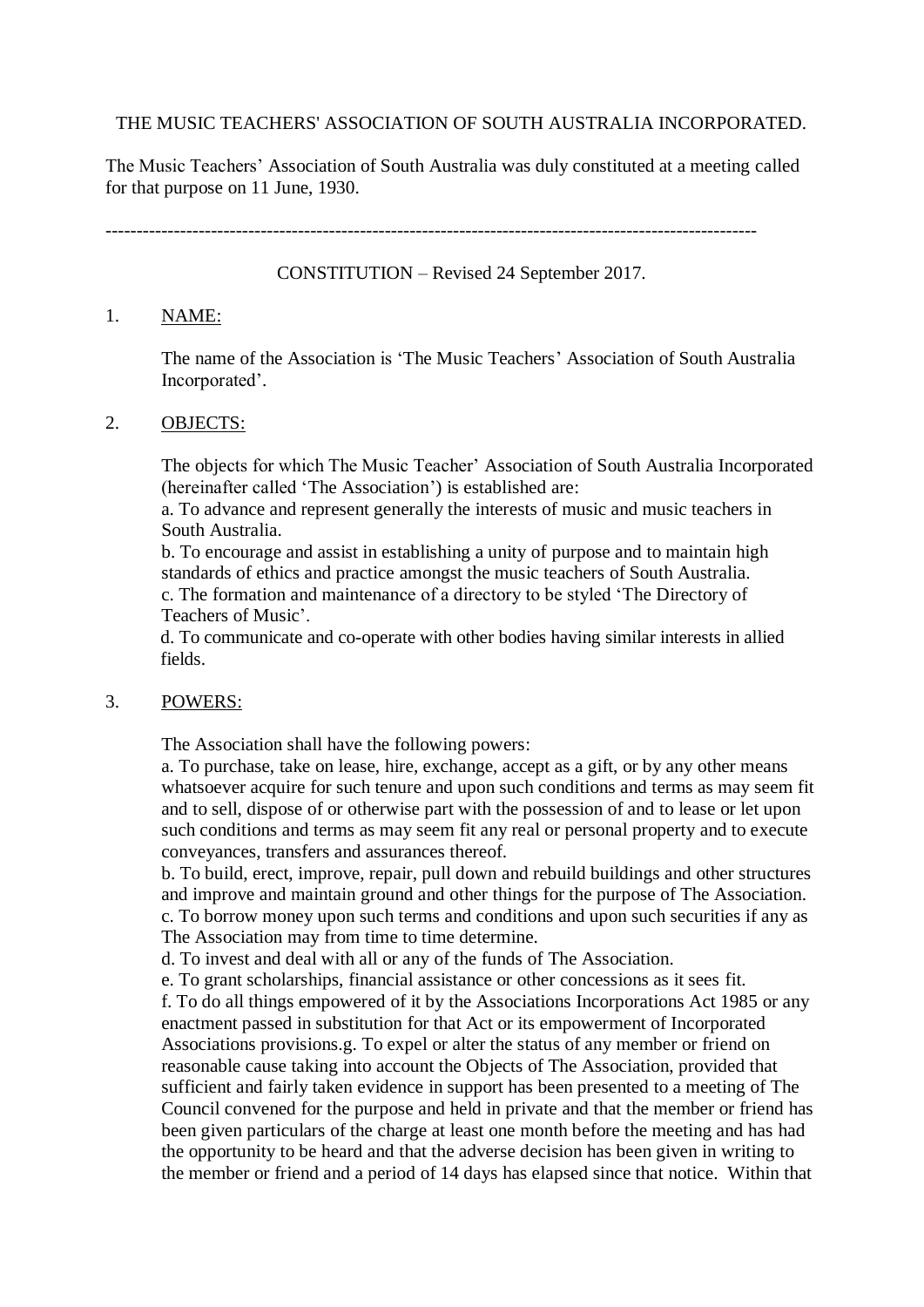14 days the member or friend may give notice to the Secretary of an intention to appeal to a general meeting of members which The Council shall convene as soon as is reasonably practicable. Should the decision of The Council be affirmed at that general meeting it takes effect forthwith.

## 4. INCOME AND PROPERTY:

The income and property of The Association whencesoever derived, shall be applied solely towards the promotion of the objects of The Association as hereinbefore set forth, and no portion thereof shall be paid or transferred directly or indirectly by way of dividend, bonus or otherwise howsoever by way of profit to members of The Association provided that nothing herein contained shall prevent the payment in good faith of remuneration to any officers or servants of The Association nor for goods supplied in the ordinary and usual way of business, nor reasonable and proper rent for premises demised or let by any member of The Association nor payment to reimburse any person for out-of-pocket expenses incurred on behalf of The Association. If upon the winding up or dissolution (other than for the purpose of reconstruction or amalgamation) of The Association there remains, after the satisfaction of all its debts and liabilities, any property whatsoever the same shall not be paid to or distributed among the members of The Association, but shall be given or transferred to some institution or institutions having objects similar or in part similar to the objects of The Association, and which shall prohibit the distribution of its or their income and property among its or their members.

## 5. MEMBERSHIP, HONORARY LIFE MEMBERS, HONORARY FRIENDS, PATRONS AND VICE-PATRONS:

a. Membership consists of seven categories - Full, Student, Friend, Honorary Friend, Honorary Life, Institution and Temporary. A Friend is any person who shows a genuine interest in supporting The Association and its objects. Institution membership entitles an organisation to be placed on the mailing list. An additional category of Associate membership will be available to those members who were financial Associate members on 24 September 2017, who may continue as Associate members by due payment of annual fees and abiding the rules of the Association.

b. Any person who in the opinion of The Council is a bona fide teacher of music and whose income is derived wholly or in part from the teaching or performance of music, and is in the opinion of The Council a fit and proper person shall be eligible for election as a member of The Association, provided they have the qualifications required for membership as determined by The Council from time to time. Every candidate for membership shall be proposed by a member and seconded by another member, or he or she may apply personally or in writing for membership. Election shall be at the sole discretion of The Council.

c. A member shall be entitled to have his or her name enrolled as a member in The Association's The Directory of Teachers of Music and to announce the fact of membership during the period in which he or she remains a member.

d. Honorary Life Members and Honorary Friends shall be persons whose services or status entitles them in the opinion of The Council to election as such. Honorary Life Members shall be entitled to all the privileges of membership.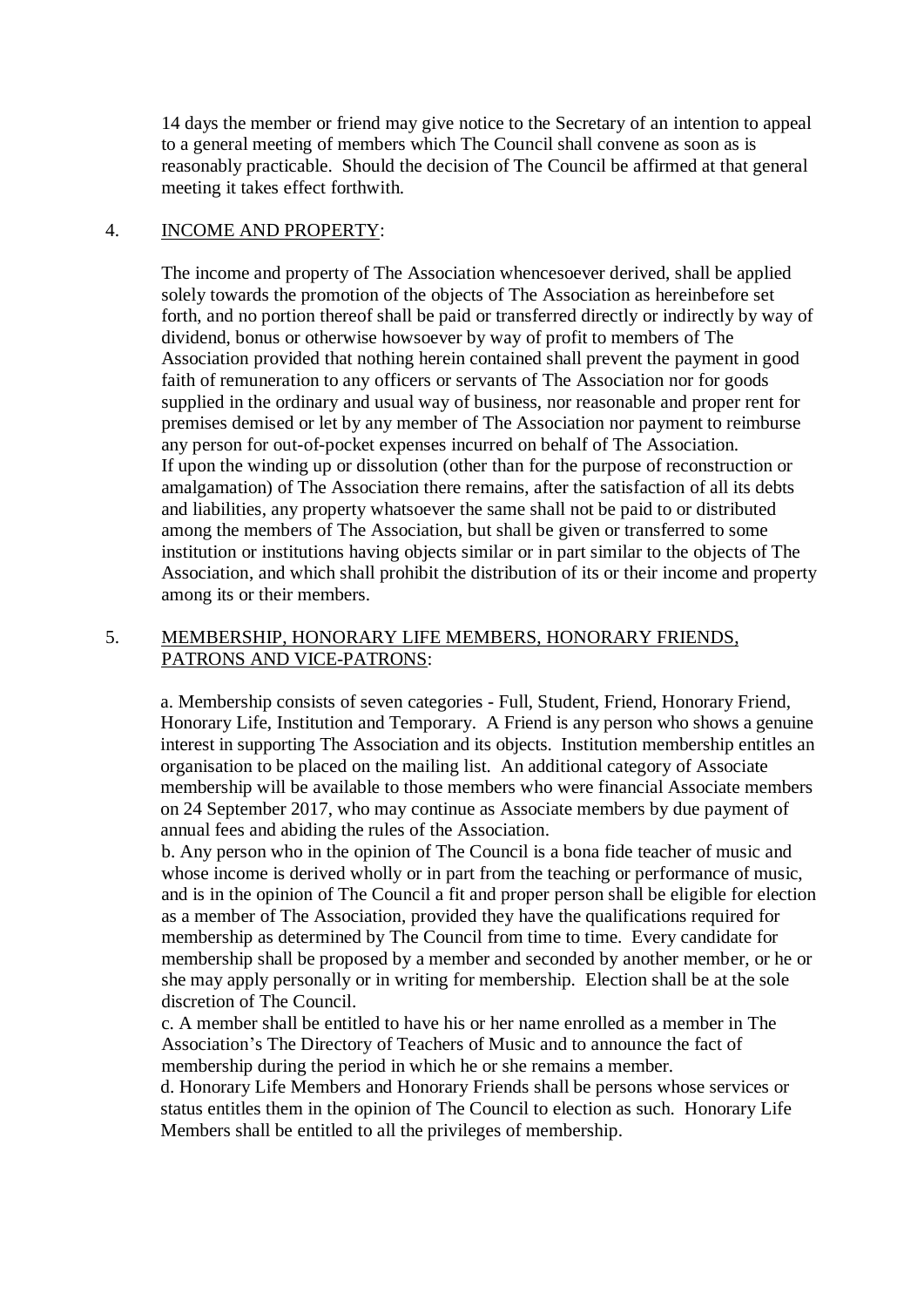e. Temporary Members shall be persons who are temporarily resident in South Australia and who have been appointed as Temporary Members by a resolution of The Council passed and minuted.

f. One or more Patrons or Vice-Patrons of The Association may be appointed at any General Meeting for such period as the meeting shall determine.

g. The Association shall keep a register of its members which shall include the name and contact details, the type of membership approved and such other particulars as may be deemed necessary by The Council.

## 6. ANNUAL SUBSCRIPTIONS:

The annual membership subscription shall be such amount as is from time to time fixed by The Council and such subscription may vary according to classification of members.

## 7. TERMINATION OF MEMBERSHIP:

Any member or friend of The Association shall have their status terminated if a. Subscriptions are not paid within three months of the renewal date; or

b. The Council has taken disciplinary action resulting in a decision to expel or alter the status of a member or friend.

c. A member or friend may resign by giving notice to the Secretary and shall be liable for any subscriptions outstanding to that date.

# 8.1 COUNCIL:

a. The affairs and conduct of The Association shall be entrusted to a Council of not more than 16 members and not less than 10 which shall be elected from amongst the members.

b. Except for Temporary Members, Friends, Honorary Friends and Institution Members**,** any member of The Association whose subscription is not in arrears shall be eligible for election to The Council. Each candidate for election shall be nominated in writing by another member of The Association.

c. The Council shall be elected at the Annual General Meeting of the members. Thereafter the members of The Council shall elect a President, Vice President, and such other office bearers as it shall decide. A Secretary and Treasurer shall also be appointed annually. The Secretary must be a present or past member of The Council. The Treasurer need not be a present or past member of The Council.

d. Six members of The Council shall constitute a quorum for a Council meeting. Any question arising at any Council meeting shall be decided by majority of votes of those present. In case of an equality of votes the Chairman shall have a casting vote.

e. In the event of the retirement, resignation or death of any Councillor of The Association or should there be insufficient nominations for the Council, The Council may appoint a member or members to fill the vacancy or vacancies so caused until the next Annual General Meeting**.**

f. The President may hold office for a period not exceeding four years but shall be eligible for re-election after standing down for a period of one year. At the request of the Council, the President may be nominated for a maximum of one additional year. This will be decided by a two thirds majority taken by a secret ballot of Council members.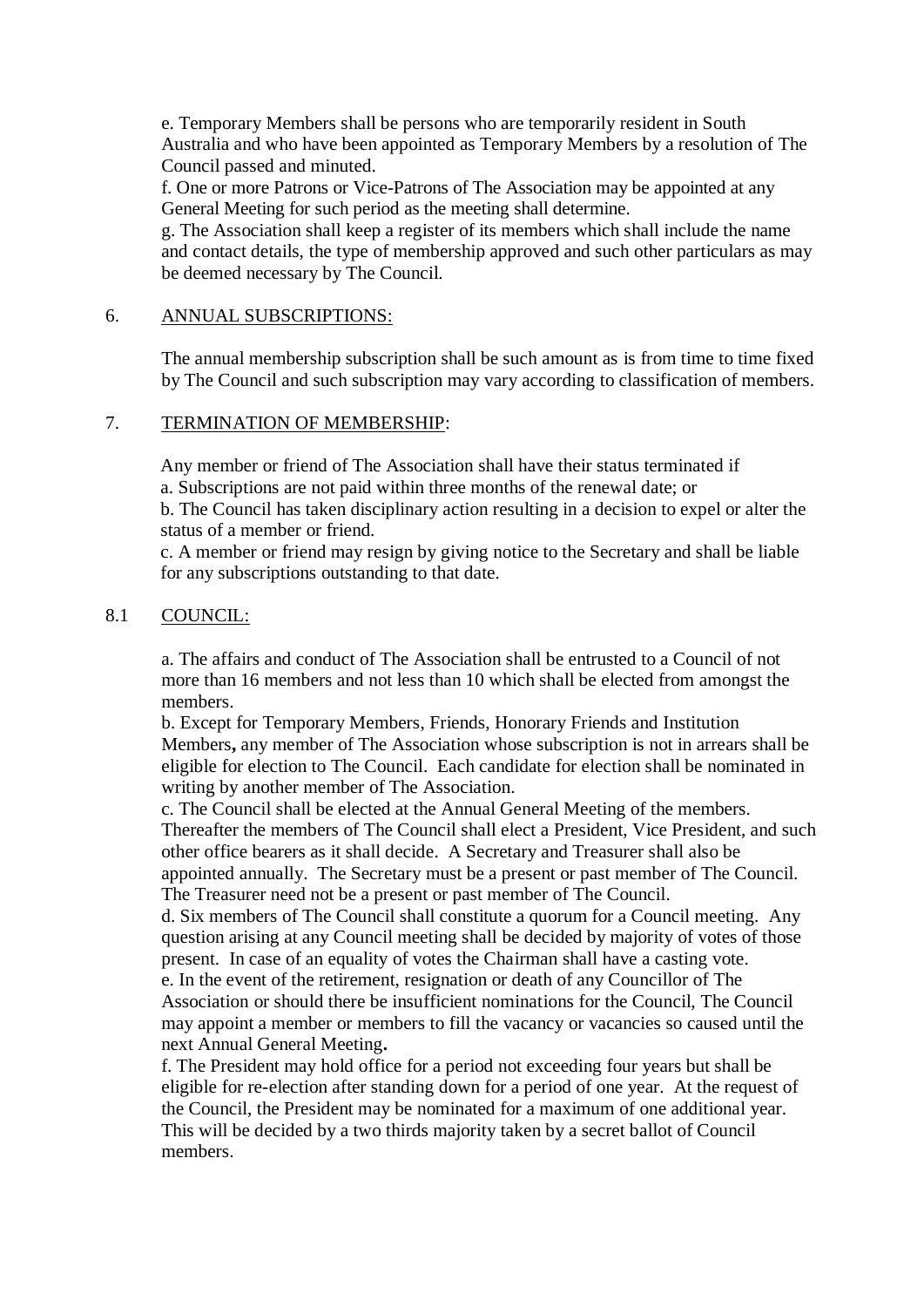g. If an office bearer fails to carry out his or her duties or to comply with the reasonable directions of The Council, he or she shall thereupon be dismissed from such office by The Council who will appoint another officer to perform the duties of such office. h. Those who fail to participate in Council activities may have their membership of Council reviewed.

i. The Council has the power to co-opt persons with special expertise (not necessarily members) to further the work of The Association.

j. The Council at any time must consist of a majority of Full Members.

k. The Executive Committee has the authority to co-opt members to The Council. l. The Council shall meet no fewer than ten times per year, reasonable notice having been given by the Secretary to all Council members.

# 8.2 COUNCIL POWERS AND DUTIES:

a. The Council may exercise all powers of The Association except to do or decide such things as are required by these rules or by legislation to be carried out by The Association in general meeting.

b. The Council has the management and control of the funds and other property of The Association.

c. The Council shall have authority to interpret the meaning of these rules and any other matter relating to the affairs of The Association on which these rules are silent.

# 9. THE DIRECTORY:

A list in the form of a Directory styled 'The Directory of Teachers of Music' shall be maintained by The Association. The Directory shall give the name and contact details of each music teaching member together with the subject or subjects for which The Council of The Association recognises the member as qualified to teach. The Directory shall be available to all people for their perusal.

# 10.1 AUDITOR:

There shall be an auditor who shall be a Chartered Accountant or Certified Practising Accountant (and not a member of The Council) who shall be elected at the Annual General Meeting. Such auditor shall audit the accounts, and have power to call for the production of all books, papers, accounts and documents relating to the affairs of The Association. The Council shall have the power to fill any vacancy in the office of Auditor.

# 10.2 ACCOUNTING RECORDS:

The Association shall keep and retain such accounting records as are necessary correctly to record and explain the financial transactions and financial position of the Association in accordance with the Associations Incorporation Act 1985.

## 11. PUBLIC OFFICER:

The Secretary shall be the Public Officer of The Association (a Public Officer is required by the Associations Incorporation Act 1985).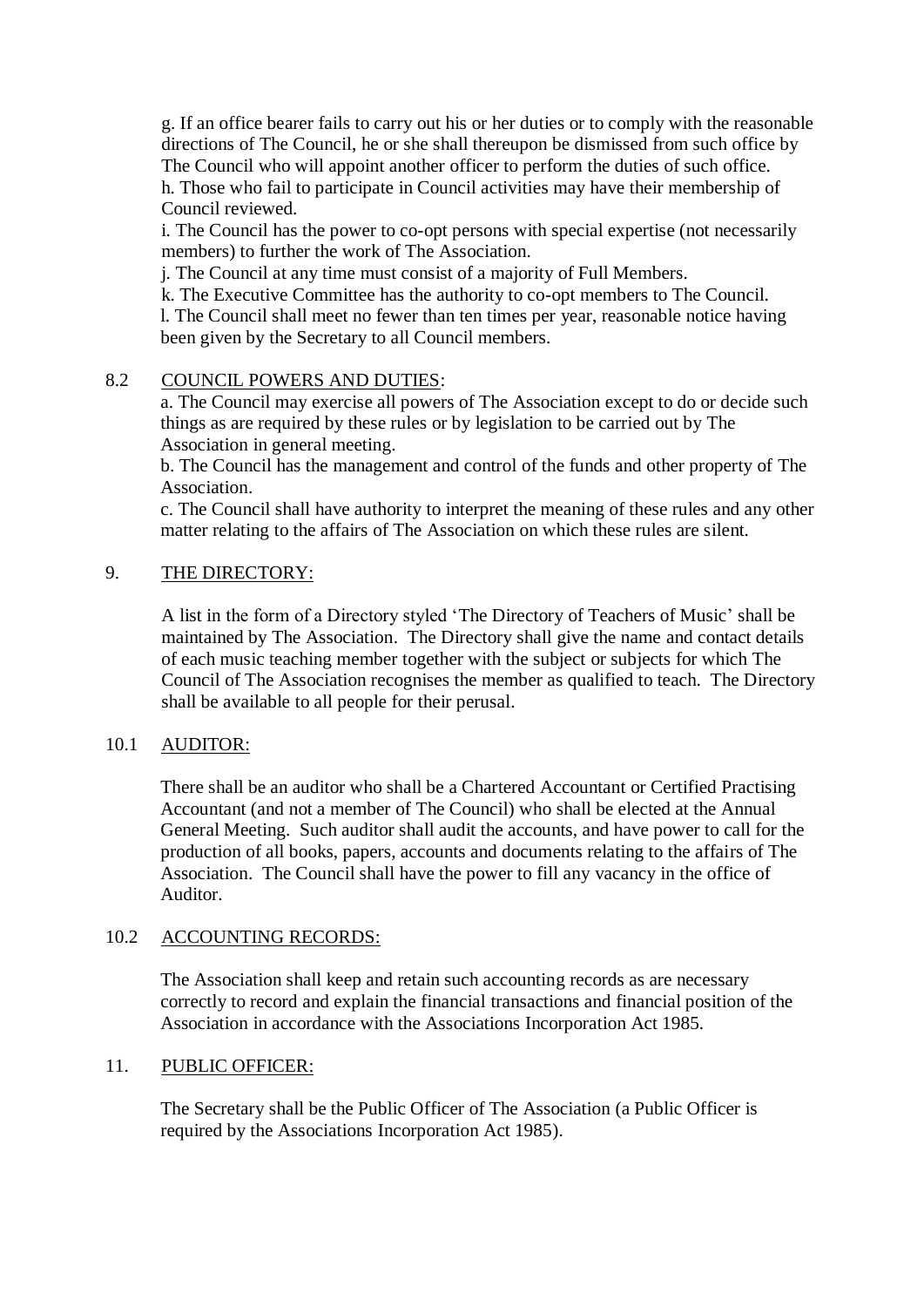# 12. TREASURER:

a. A Treasurer shall be appointed by The Council and shall hold office for such period and perform such duties and receive such remuneration as The Council may from time to time determine.

b. The balance sheet and statement of accounts of The Association duly audited shall be presented at each Annual General Meeting and made up for each financial year from 1 July to 30 June.

# 13. SEAL:

a. The Association shall have a seal which shall be used only by the express authority of The Council. Every instrument to which the seal is affixed shall be signed by one member of The Council and shall be countersigned by the Secretary or by some other person appointed by The Council for the purpose.

b. Every use of the Seal shall be recorded in the Minute Book of The Association. c. The Seal shall be applied to all contracts required by law to be under seal. It may be applied to other contracts.

# 14. FUNDS:

All monies received shall be banked in the name of The Music Teachers' Association of South Australia Incorporated as soon as possible after the receipt of same, in such bank or other authorised deposit-taking institution as may from time to time be decided upon by The Council. No monies shall be withdrawn from the account except by cheque or order or withdrawal slip signed by any two of the President, Vice-President, Treasurer and Secretary or by electronic transfer authorised either in writing or by an electronic authorisation facilitated by the bank or deposit-taking institution, by any two of the President, Vice-President, Treasurer and Secretary.

## 15. MEETINGS FOR MEMBERS:

a. Meetings for members shall be either Annual or Special General Meetings. b. An Annual General Meeting shall be held each year within three months of the end of The Associations' financial year when The Council's report of the progress of The Association shall be presented, the duly audited accounts shall be presented and the election of such Councillors and Officers as are appointed annually shall take place. c. A Special General Meeting of the members may be called by direction of The Council. A member or members of The Association may write to the Secretary requesting a Special General Meeting. The reason(s) for this must be clearly stated. The Council will determine if the request has merit before convening such a meeting. At a Special General Meeting no other business than that specified in the notice shall be considered.

d. The President shall be entitled to take the chair at every General Meeting. If he or she be absent the Vice-President shall take the chair. If neither the President nor the Vice-President be present the members present shall choose one of their number to act as Chairman. The Chairman at any meeting shall only have a casting vote. e. Twenty members present at any General Meeting shall form a quorum. If within half an hour after the time appointed for any General Meeting a quorum be not present the meeting shall stand adjourned to the same day and place in the next week at the same time, and if at such adjourned meeting a quorum be not present those members who are